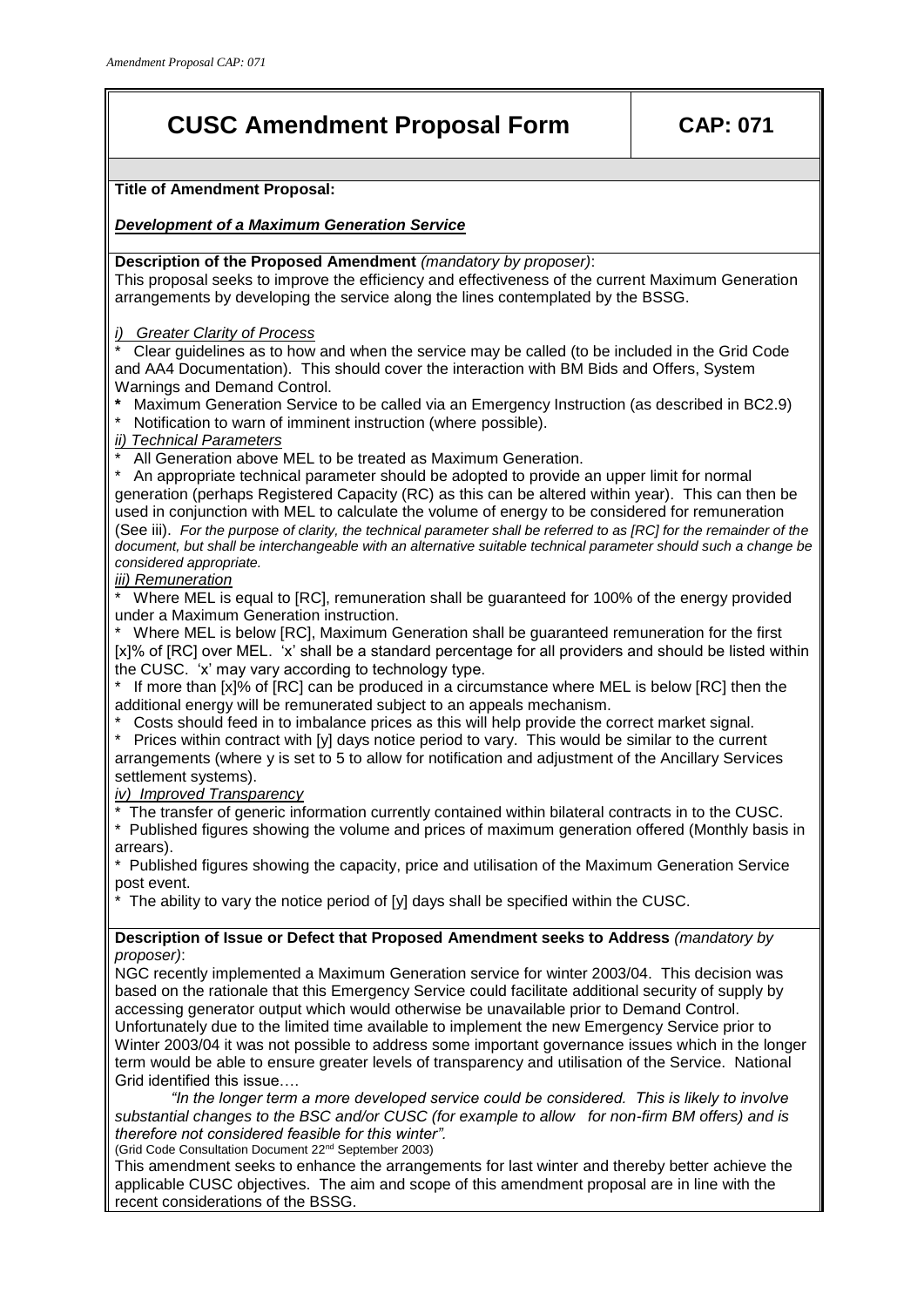**Impact on the CUSC** *(this should be given where possible)*:

Changes will be required to Section 4. Additional section 4.2.4 describing the Maximum Generation contractual arrangements.

**Impact on Core Industry Documentation** *(this should be given where possible)*:

AA4 Documentation:

- ABSVD (review of current provisions)
- Changes required to PGs

Additions to the Grid Code including;

- Consequential changes to BC2.9 to reflect the contractual arrangements in the CUSC.
- OC7.4.8 NGC System Warnings

**Impact on Computer Systems and Processes used by CUSC Parties** *(this should be given where possible)*:

**Details of any Related Modifications to Other Industry Codes** *(where known)*:

**-**

**-**

**Justification for Proposed Amendment with Reference to Applicable CUSC Objectives\*\***  *(mandatory by proposer)*:

As proposer of this modification we believe that the facilitation of a Maximum Generation Service through the CUSC would better achieve the applicable CUSC objectives.

(a) the efficient discharge by the licensee of the obligations imposed upon it under the Act and by this licence.

By facilitating a Maximum Generation Service the market will receive the appropriate signals to provide additional generation on a reasonable endeavours basis. This should serve to increase the security of supply in an efficient manner.

(b) facilitating effective competition in the generation and supply of electricity, and (so far as consistent therewith) facilitating such competition in the sale, distribution and purchase of electricity.

Providing a clear framework for a Maximum Generation Service should ensure an enhanced level of market certainty with regard to processes, responsibilities and remuneration.

Additionally, this amendment seeks to improve transparency by allowing market participants to see published information about the volume of service offered (on a monthly basis) and the capacity, price and utilisation of Maximum Generation post event. Transferring the generic information contained within the current bilateral agreements in to an industry document will also increase transparency and therefore facilitate effective competition.